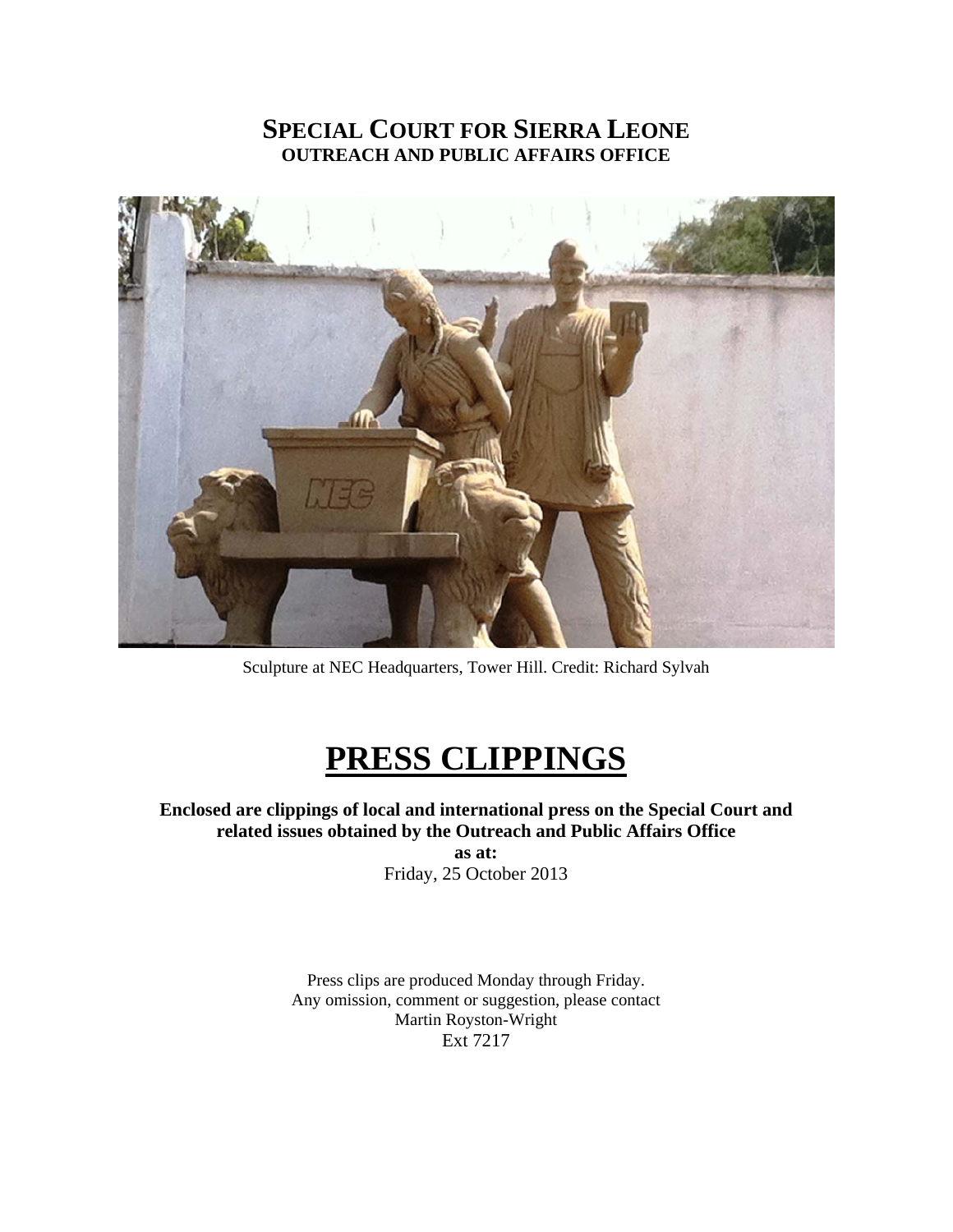| <b>International News</b>                                                                       |             |
|-------------------------------------------------------------------------------------------------|-------------|
|                                                                                                 |             |
| High Risk Criminal - Britain Describes Taylor / The New Dawn                                    | Pages 3-4   |
| Victims and Special Court Prosecutor Express Gratitude in Sierra Leone / Charlestaylortrial.org | Pages 5-6   |
| Kenya's Ruto Must Attend Trial / Voice of America                                               | Page 7      |
| Cambodia Court Races Death, Dwindling Resources to Rule on Khmer Rouge / Reuters                | Pages 8-9   |
| Khieu Samphan Defence Makes Its Case / The Phnom Penh Post                                      | Pages 10-11 |
| Rwanda and the ICC - Playing Politics With Justice / AllAfrica.Com                              | Pages 12-14 |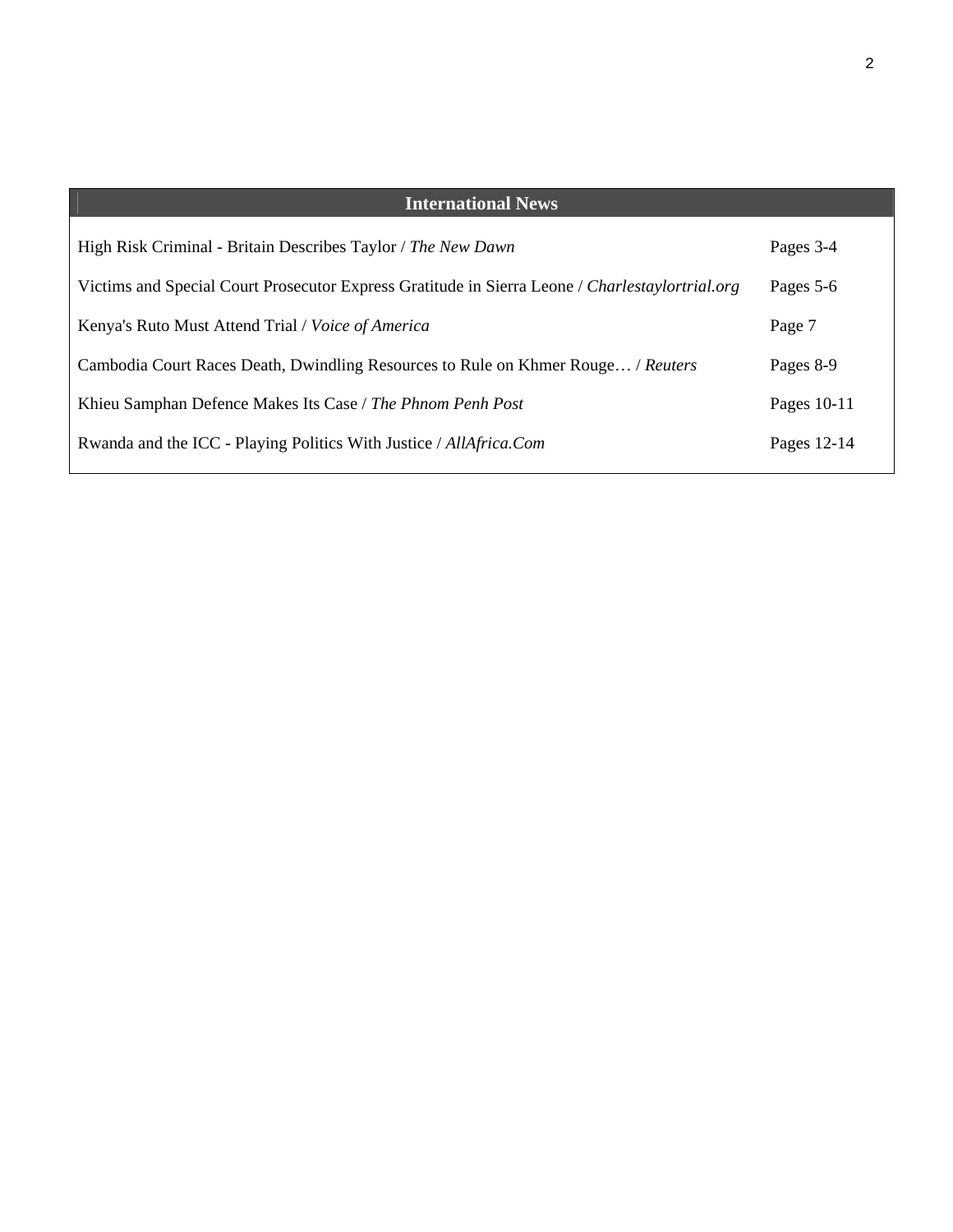The New Dawn Friday, 25 October 2013

#### **High Risk Criminal - Britain Describes Taylor**

Othello B. Garblah

Former Liberian President Charles Taylor transferred to the UK few weeks ago to serve his remainder 50 years jail terms has been described as a high risk prisoner by local Frankland Prison Officials in New Castle, Britain, family members have said.

Two of Mr. Taylor's daughters who spoke with Thursday from his New Castle prison said their father (Taylor) has been told not to use some of his personal belonging he took with him from The Hague; for fear that he might be attacked if he uses them.



Mr. Taylor's daughters-Chorale Taylor, and her younger sister, currently reside in the UK and are children by Agnes Reeves Taylor, an ex-wife of Taylor. Since his transfer to the UK, Taylor has spoken with his family twice.

The family has hired a QC, John Jones, in London to seek better prison condition for Mr. Taylor, a family spokesperson told this paper Thursday. This paper emailed Special Court Public Affairs Director Peter Andersen for comment on the issue, but he did not respond as at press time last night.

Mr. Arthur Saye told the New Dawn that the family is also appealing to the African Union to give some attention to the Taylor prison condition. He said their appeal is in line with a letter the family wrote the AU in April this year, just months before the Appeal Chambers of the UN back Special Court could uphold the 50 years conviction of the Trial Chambers. Mr. Saye said he still holds the view that Taylor's imprisonment is politically motivated.

Despite his protest against being sent to a British jail for fear that he could be attacked and killed by fellow inmates serving jail terms there, Taylor was transferred from The Hague to the United Kingdom on Tuesday October 15, 2013 to serve the remainder of his 50 year-sentence.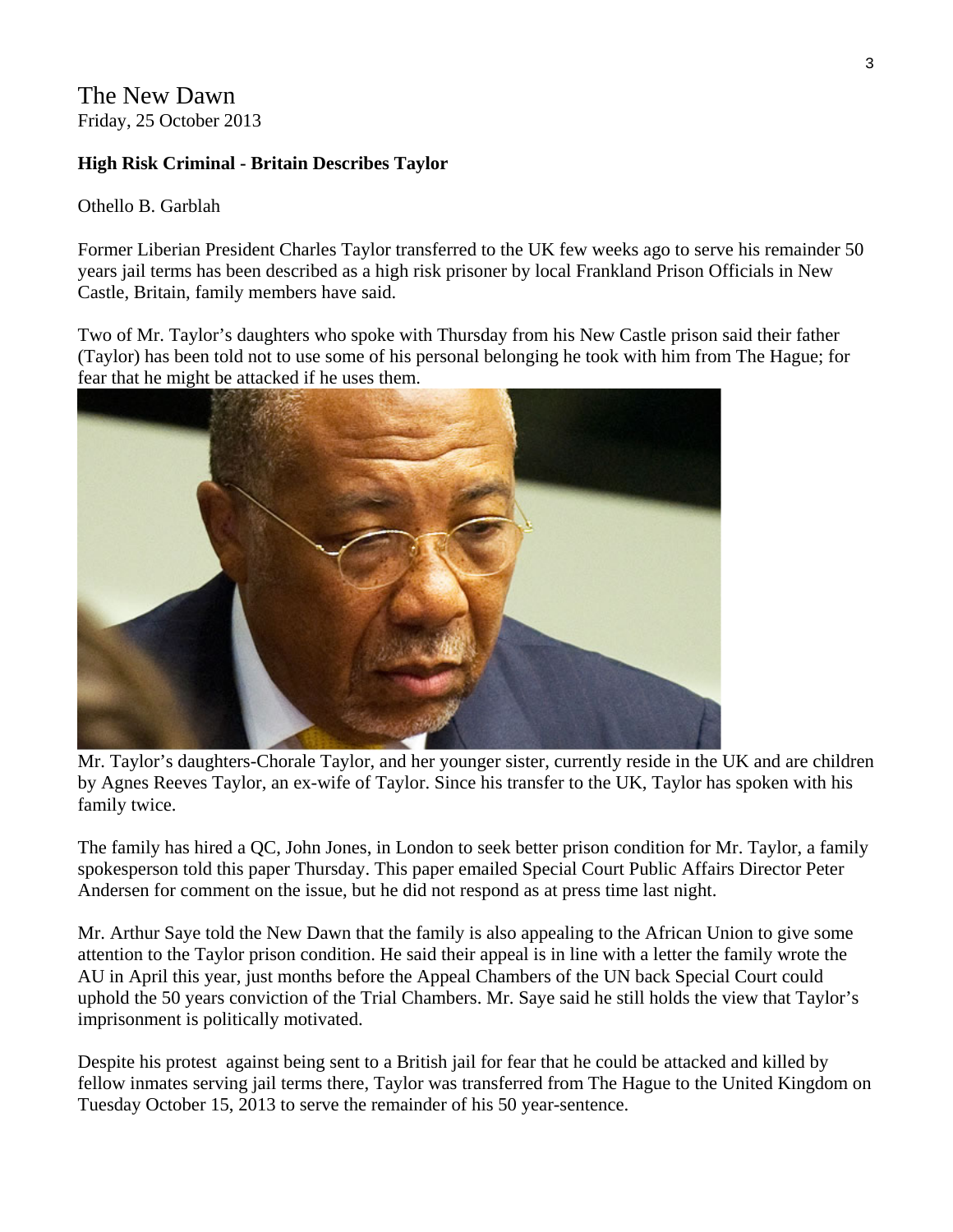A Special Court release said Mr. Taylor departed the Netherlands in a chartered plane at 10:54 a.m. local time (8:54 GMT), and arrived in the UK at 12:00 p.m. (10:00 GMT) where he was handed over to representatives of Her Majesty's Prison Service. He was accompanied by Special Court detention and security officials.

The release detailed that on 4 October, pursuant to Rule 22 of the SCSL Statute and Rule 103(B) of the Rules of Procedure and Evidence, Special Court President, Justice George Gelaga King, signed a confidential order, designating the UK as the State in which Mr. Taylor would serve his sentence.

That order was made public on 10 October 2013. Taylor's transfer was made in furtherance of the President's order, and in accordance with the terms set down in the Enforcement of Sentences Agreement concluded between the Court and the UK on 10 July 2007.

Taylor had written the Special Court of Sierra Leone, protesting being sent to a British jail for fear that he could be attacked and killed by fellow inmates serving jail terms there. His family members had also argued that Taylor be preferably jailed in Rwanda, which they said would be less expensive for visits unlike the United Kingdom.

But Special Court Spokesman Peter Andersen said the concerns raised by the Taylor family is a non issue because such concerns are considered in the court's Statue, Rules and Practice Direction, including measurers to ensure Taylor's physical safety, the availability of vocational and educational programs, religious accommodations and medical services, among others.

"The Special Court can only send prisoners to countries with which we have enforcement agreements. We have no such agreement with Rwanda in respect of Mr. Taylor, and we have no enforcement agreement at all with Norway," Andersen clarified.

In his letter to the Special Court of Sierra Leone, Taylor wrote among other things: "Most of my close relations, including my wife, ex-wife, and most of my children, reside in Liberia. Travel for them to Rwanda is much less costly easier than travel to the UK for several reasons.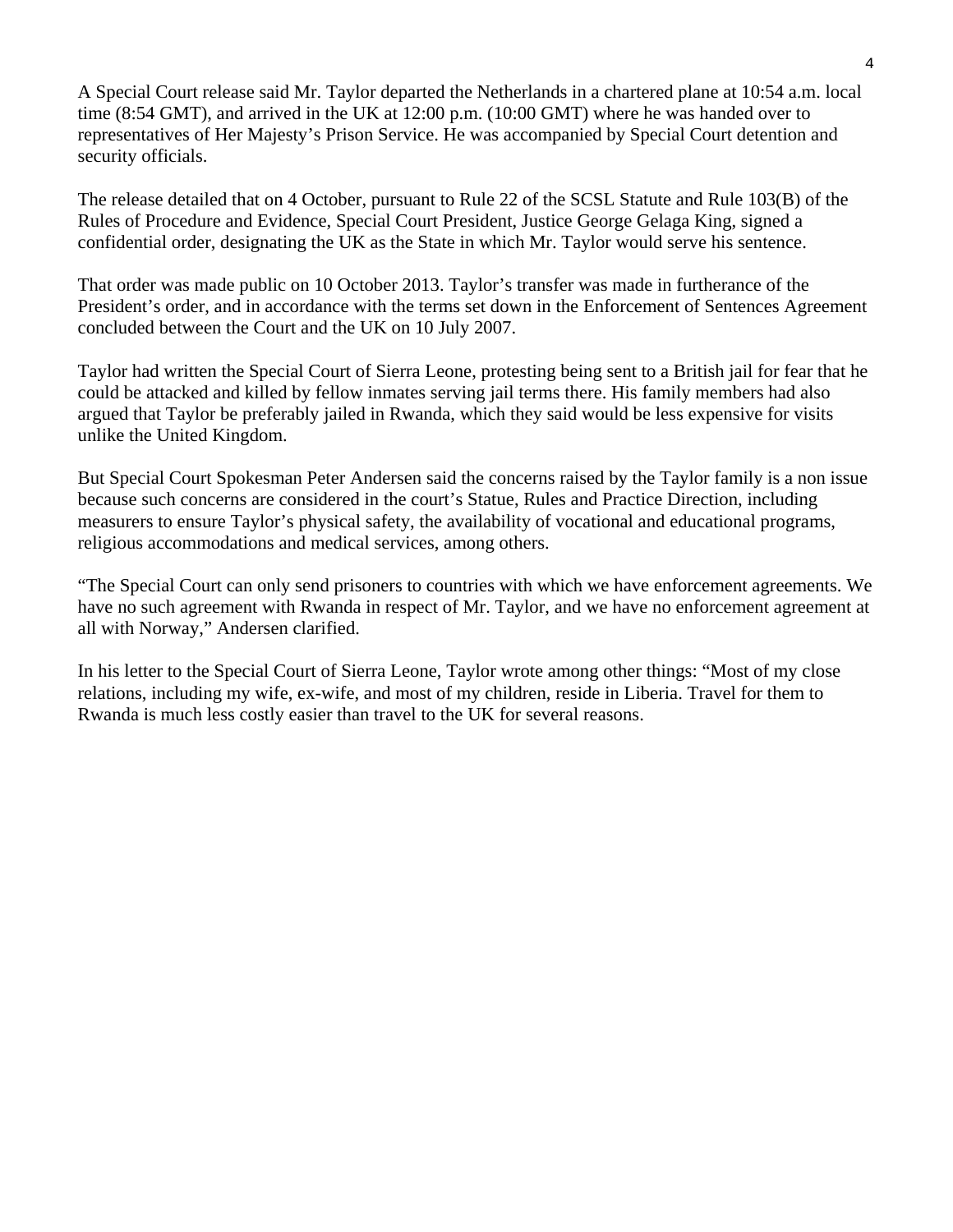# CharlesTaylorTrial.org Friday, 25 October 2013

#### **Liberia: Exchange of Thanks - Victims and Special Court Prosecutor Express Gratitude in Sierra Leone**

#### By Alpha Sesay

It was an exchange of thanks as Special Court for Sierra Leone (SCSL) Prosecutor Brenda Hollis traveled the length and breadth of Sierra Leone, explaining the Court's Appeals Chamber judgment to people in various communities that were affected by Sierra Leone's 11 year conflict. In many of these communities, the scars of the conflict still remain. Civilians whose limbs were amputated by rebels still roam the streets. Many still bear the loss of family members while some deal with the stigma of having being raped by rebels. For these crimes, Taylor has been convicted and sentenced to a 50 year jail term. For what they did to make this historic judgment possible, Prosecutor Hollis visited these communities to thank the people, most of whom are victims.

To loud applause among hundreds of residents attending the various outreach events around the country, Prosecutor Hollis said in Krio, Sierra Leone's local parlance, "The Charles Taylor case don don," meaning the Charles Taylor case has come to an end.

She expressed thanks and appreciation to the people and government of Sierra Leone for the opportunity to serve them and help bring a measure of justice for their sufferings during the country's bloody conflict. She had special thanks for those men and women who served as witnesses in the Taylor case, describing them as "those brave men and women who came to the court to tell their stories."

She called them "strong people who will never forget but have forgiven and are working towards a brighter future."

"This judgment brings some measure of justice to the many victims of Charles Taylor's very wicked conduct," she told residents in Tongo, a town in Sierra Leone where several people were killed and subjected to forced labor as they mined diamonds for the rebels. These diamonds, judges have said, were a motivation for Taylor's involvement in Sierra Leone's conflict. Rebel commanders took mayonnaise tins full of diamonds to Taylor in Liberia, and in exchange, he assisted them with materials including arms and ammunition.

A Sierra Leonean lawyer, Mohamed Bangura, who was one of the prosecutors in the Taylor case, was also full of praise for his countrymen. Sharing the pain of their sufferings during the conflict, Bangura thanked Sierra Leoneans in Kailahun town for their show of support throughout the court's work. He referenced those times that he personally travelled to their communities to speak with victims and witnesses and the help they provided to the accountability process.

While the Prosecutor expressed thanks and appreciation to residents in various communities, the people thought it was the Prosecutor who deserved their thanks. A gentleman, who himself had traveled to The Hague to witness the proceedings commended Prosecutor Hollis for starting and finishing her job with distinction. He explained to the audience that Prosecutor Hollis had faced a very strong defense team but still won the case on behalf of the people of Sierra Leone. He thanked the Prosecutor for paying special attention, both in case presentation and outreach, to areas were rebel atrocities were prominent.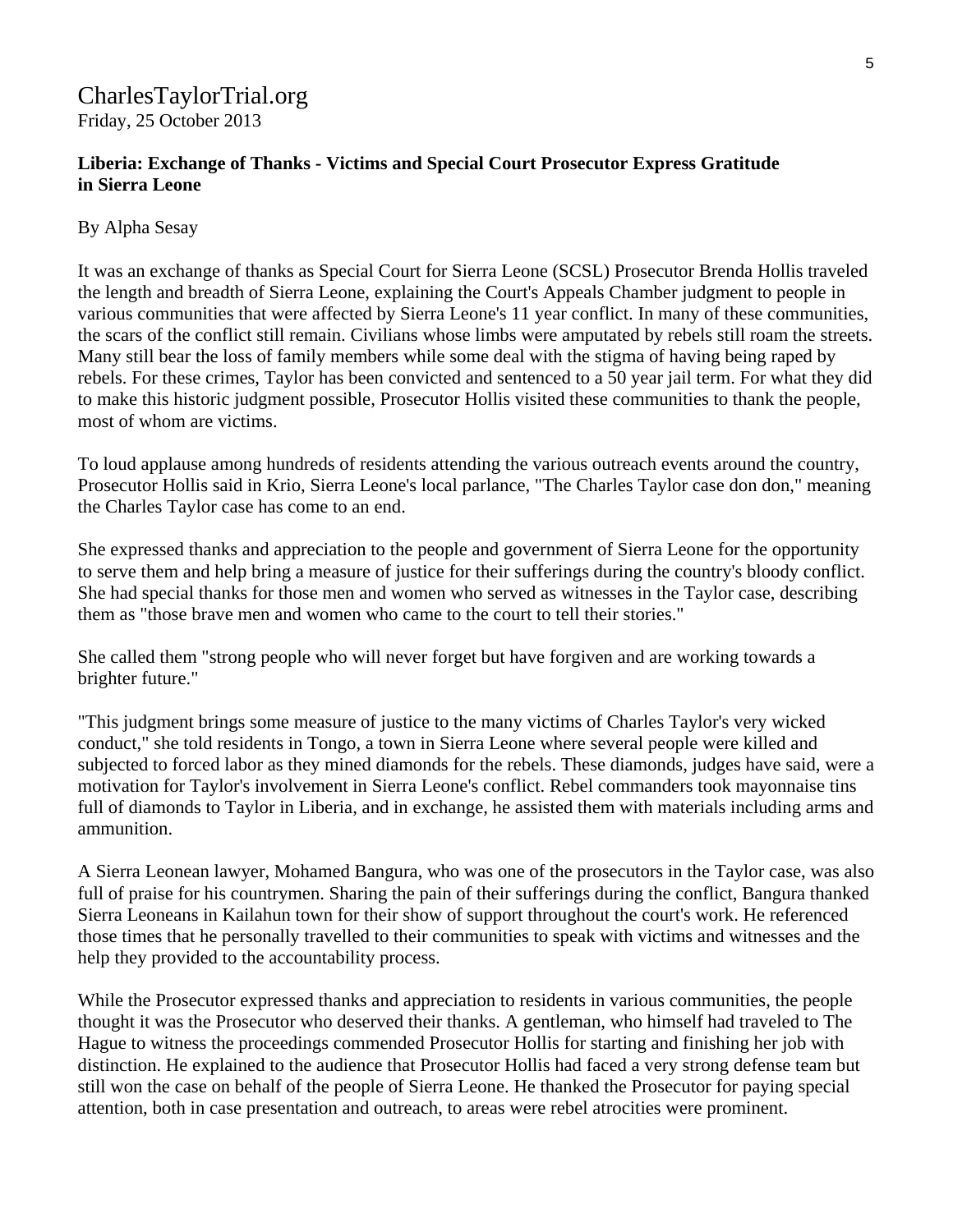"It is good that you paid special attention to the areas hardly hit by the conflict," he told Prosecutor Hollis.

Participants at Outreach Event Thanking Prosecutor Hollis

After completing an outreach event in Tongo, several young and old people crowded around Prosecutor Hollis's vehicle, giving her handshakes and thanking her for a job well done.

In their view, prosecuting, convicting and sentencing Taylor was the right and necessary thing to do.

Chiefdom Speaker in the RUF's former headquarters of Buedu told the Prosecutor that the people in his chiefdom were grateful to her and to the Court for a job well done.

"We waited for years to see this happen. Now we know the wait was worth it," he told the Prosecutor and her team.

"Big men can no longer run away if they do terrible things and for making this reality, we the people of Sierra Leone thank you," he added.

Throughout these outreach events, people expressed concerns about the plight of victims who are yet to receive reparations from the Government of Sierra Leone. They still have expectations that the justice and accountability process will include reparations for victims. While they await this, they acknowledge the SCSL as part of a process meant to provide a measure of justice for them. In their minds, the Court has done its part, and for that, their thanks go to the Prosecutor and other persons at the Court who made this possible.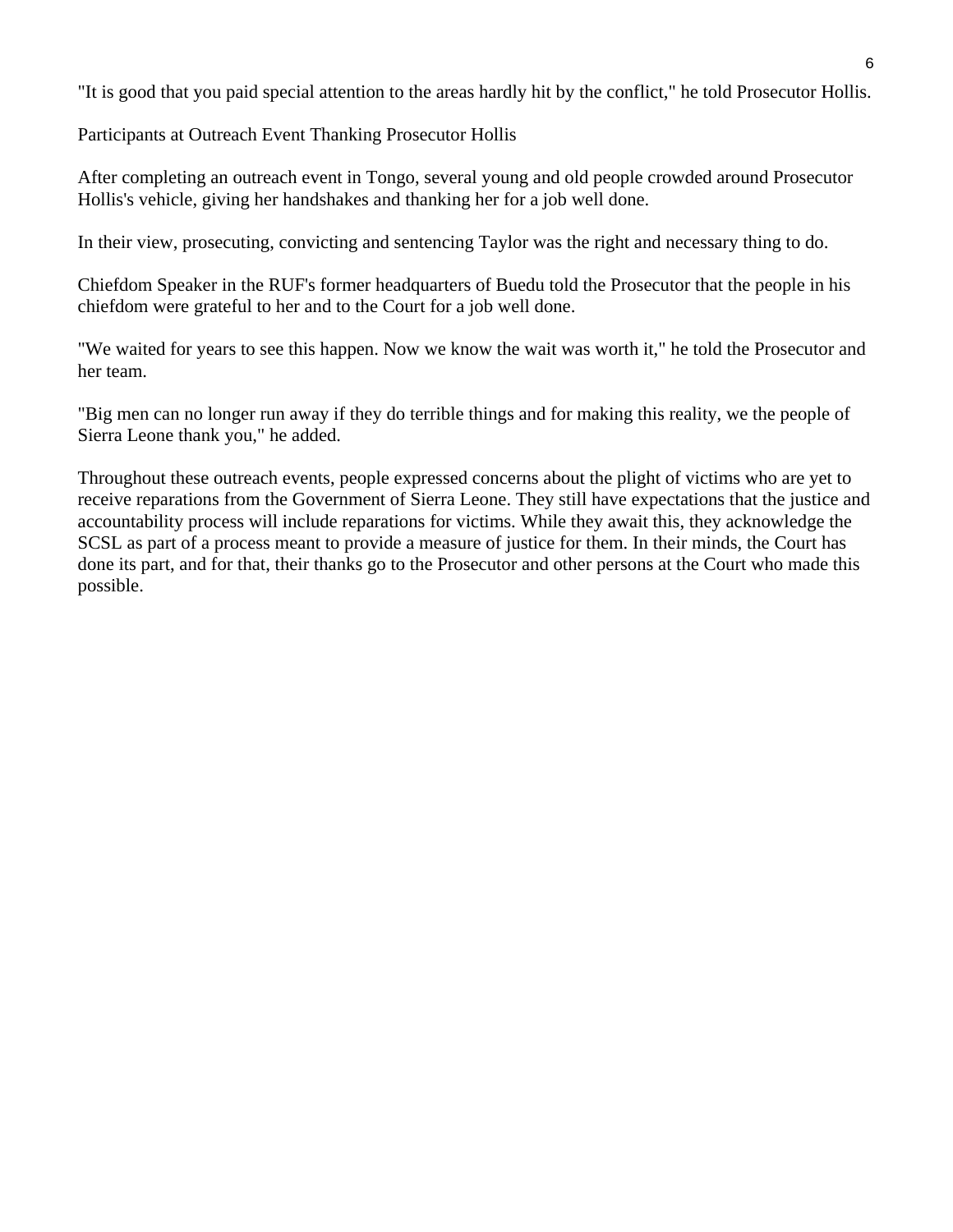# Voice of America Friday, 25 October 2013

#### **ICC: Kenya's Ruto Must Attend Trial**

The International Criminal Court has ruled that Kenyan Vice President William Ruto must attend his trial on charges of crimes against humanity.

The Hague-based tribunal's Friday ruling overturned a decision earlier this year that would have allowed Ruto to miss most of the trial, which began in September, so he can attend to official duties.



*FILE - Kenya's Deputy President William Ruto addresses the nation during a special Inter-Religious Prayer Service for the people killed and injured in the recent Westgate shopping mall attack in the capital Nairobi, Oct. 1, 2013.* 

It is not clear if the decision will also affect the case against President Uhuru Kenyatta, who is set to stand trial at the Hague in less than three weeks on similar charges. The ICC ruled earlier this month that Kenyatta would only have to attend key parts of the trial.

Both men say attending the trials would distract them from governing, especially in the aftermath of last month's terrorist attack on a Nairobi shopping mall that killed 67 people.

Kenyatta and Ruto have both pleaded not guilty but have agreed to cooperate with the court. The Kenyan government has asked the U.N. Security Council to call for a 12-month delay in the trials.

The men are charged with crimes against humanity for their alleged roles in 2007 post-election violence that killed more than 1,100 people.

Despite the charges, Kenyatta won a first-round victory in Kenya's elections this March with Ruto as his running mate.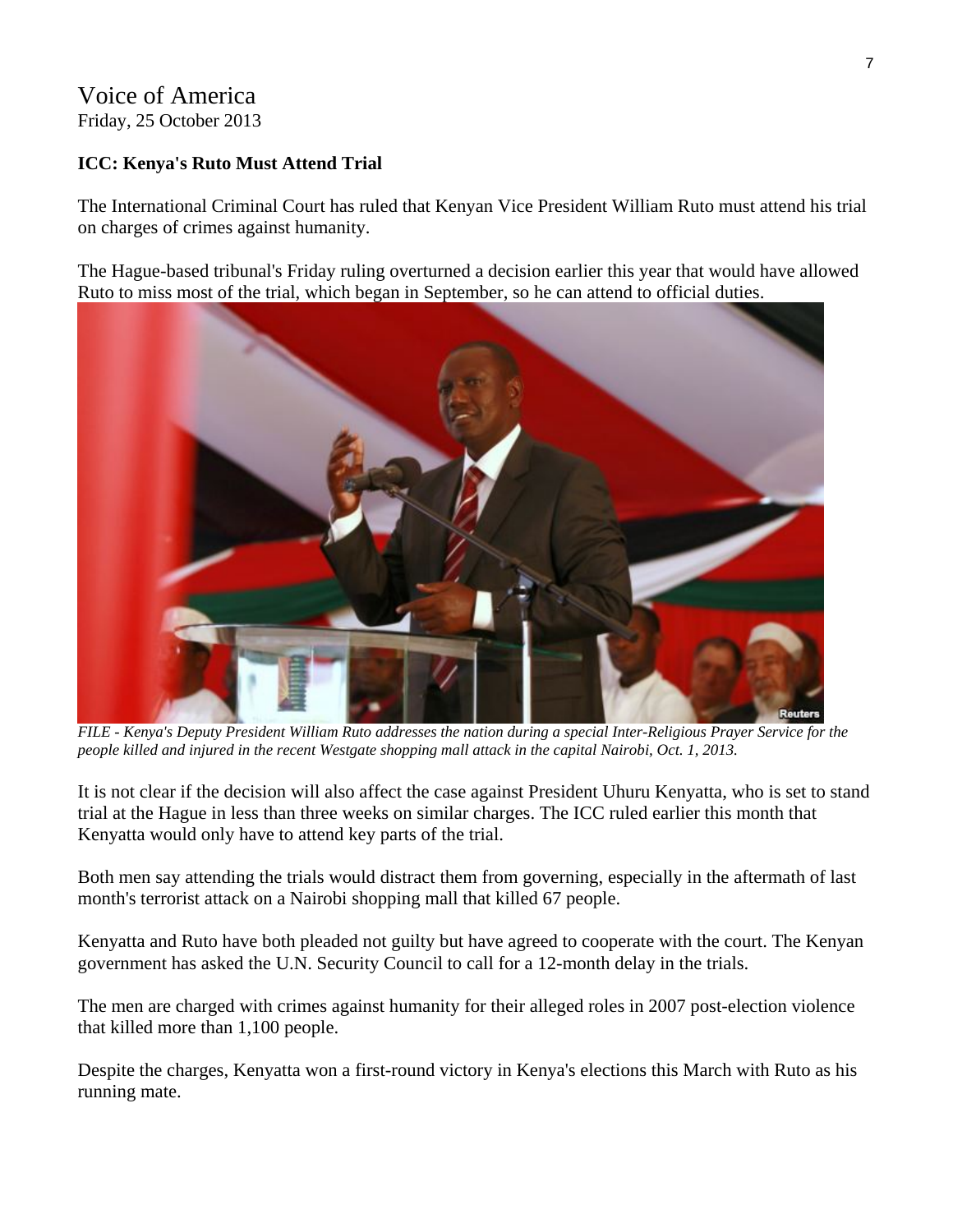#### Reuters Wednesday, 23 October 2013

#### **Cambodia court races death, dwindling resources to rule on Khmer Rouge war crimes**

 The clock is ticking at Cambodia's Khmer Rouge war crimes tribunal, where the two elderly defendants are in poor health and funds vital for bringing some semblance of justice for the horrors of the "Killing Fields" era are fast drying up.

On trial are 87-year-old "Brother Number Two" Nuon Chea and former president Khieu Samphan, 81, the righthand men of the late Khmer Rouge leader Pol Pot, whose dream of a peasant utopia claimed as many as 2.2 million Cambodian lives from 1975-1979.

The hybrid U.N.-Cambodian tribunal has so far reached a verdict in just one case, the life sentence in 2010 for Kaing Guek Eav, alias "Duch", chief of the S-21 torture centre where 14,000 people died. Prosecutors face a race against time to ensure Duch is not alone.



*Former Khmer Rouge leader Nuon Chea (L), also known as Brother Number Two, attends the testimony of former Khmer Rouge S-21 prison chief Kaing Guek Eav (not pictured), also known as Duch, at the Court Room of the Extraordinary Chambers in the Courts of Cambodia (ECCC) on the outskirts of Phnom Penh March 20, 2012. REUTERS/Nhet Sokheng/ECCC/Handout* 

They are asking for life imprisonment for the two cadres in a complex case being fast-tracked to salvage something from a court set up in 2005 ostensibly to bring Cambodians closure for one of the darkest, bloodiest chapters of the twentieth century.

Khieu Samphan was no figurehead, but a "skilful, manipulative" leader, while Nuon Chea was as much an extremist today as he was when almost a quarter of Cambodians died of execution, starvation, torture or disease, international deputy prosecutor William Smith said in his final arguments.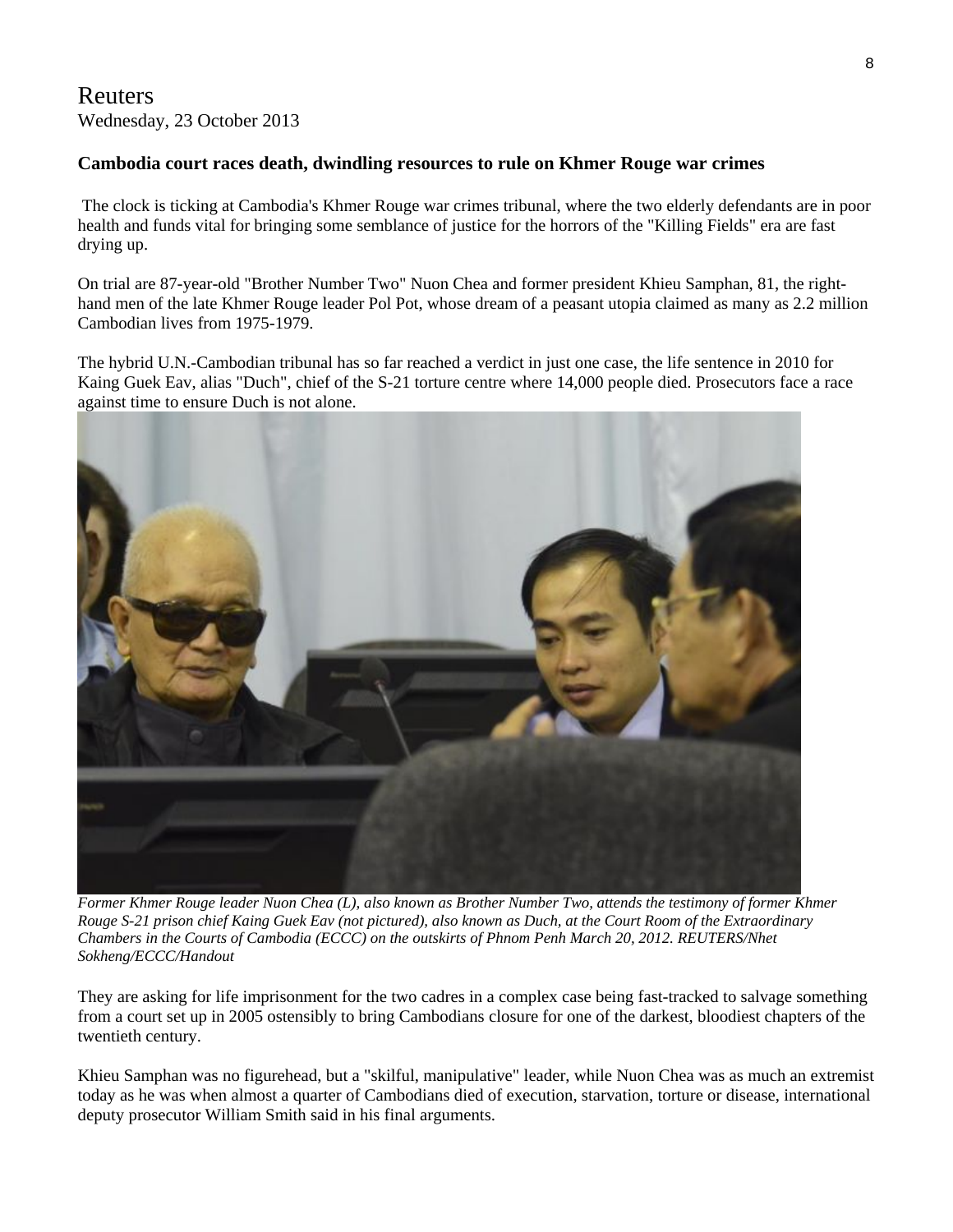International civil party lawyer Christine Martineau launched a scathing attack on the defendants' claims they had no role in directing the bloodshed.

"You followed Pol Pot until his last day, you were the two men he trusted. You never distanced yourself from him," Martineau told the court last week.

"You continue to lie to this day."

#### **TIME AND FUNDS RUNNING OUT**

The words have made little dent on the defendants. Khieu Samphan showed no emotion throughout the final arguments that began last week and for long periods he sat with his eyes shut.

The former Khmer Rouge cadres are all that remains from case 002, which initially had four defendants charged with crimes against humanity and genocide, among other offences.

Many fear that only Khieu Samphan will live to hear his verdict. Nuon Chea is in poor health and has attended much of the proceedings via video from his cell. Former foreign minister Ieng Sary died earlier this year and his wife, former social affairs minister, was diagnosed with Alzheimer's and declared unfit for trial.

To try to secure a conviction, Case 002 was broken up into smaller cases. The current hearing is about their alleged role in the forced evacuation of the Phnom Penh in 1975 and execution of government troops. The court expects a verdict within the first half of next year.

Kuy Ke, a 62-year-old rural farmer, said he feared facing Nuon Chea and Khieu Samphan in the afterlife if there was no ruling soon.

"We want punishment," he said. "In one to two years, they will die."

There are more Khmer Rouge members under investigation and two generals, Meas Mut and Sou Met, faced possible indictment. Sou Met died in June, however, and it was unclear if Meas Mut would ever appear before the tribunal.

Due process takes time the court does not appear to have. It also takes funding from increasingly reluctant donor countries, \$173 million from 2006-2012, and three foreign judges have quit, two citing "political interference".

Cambodia's government, which includes some former Khmer Rouge members, has not helped much either. It is obliged to foot the bill for the local staff and running costs of the chamber, but instead asks for donations, fuelling claims it wants to ensure no more cases go to court.

Activists and rights groups fear it will get its way.

"With uncertain foreign funding, government obstruction and concerns about the health of the accused, the likelihood of such trials occurring are slim at best," the Cambodia Center for Human Rights said in a tribunal briefing.

(Writing by Martin Petty; Editing by Nick Macfie)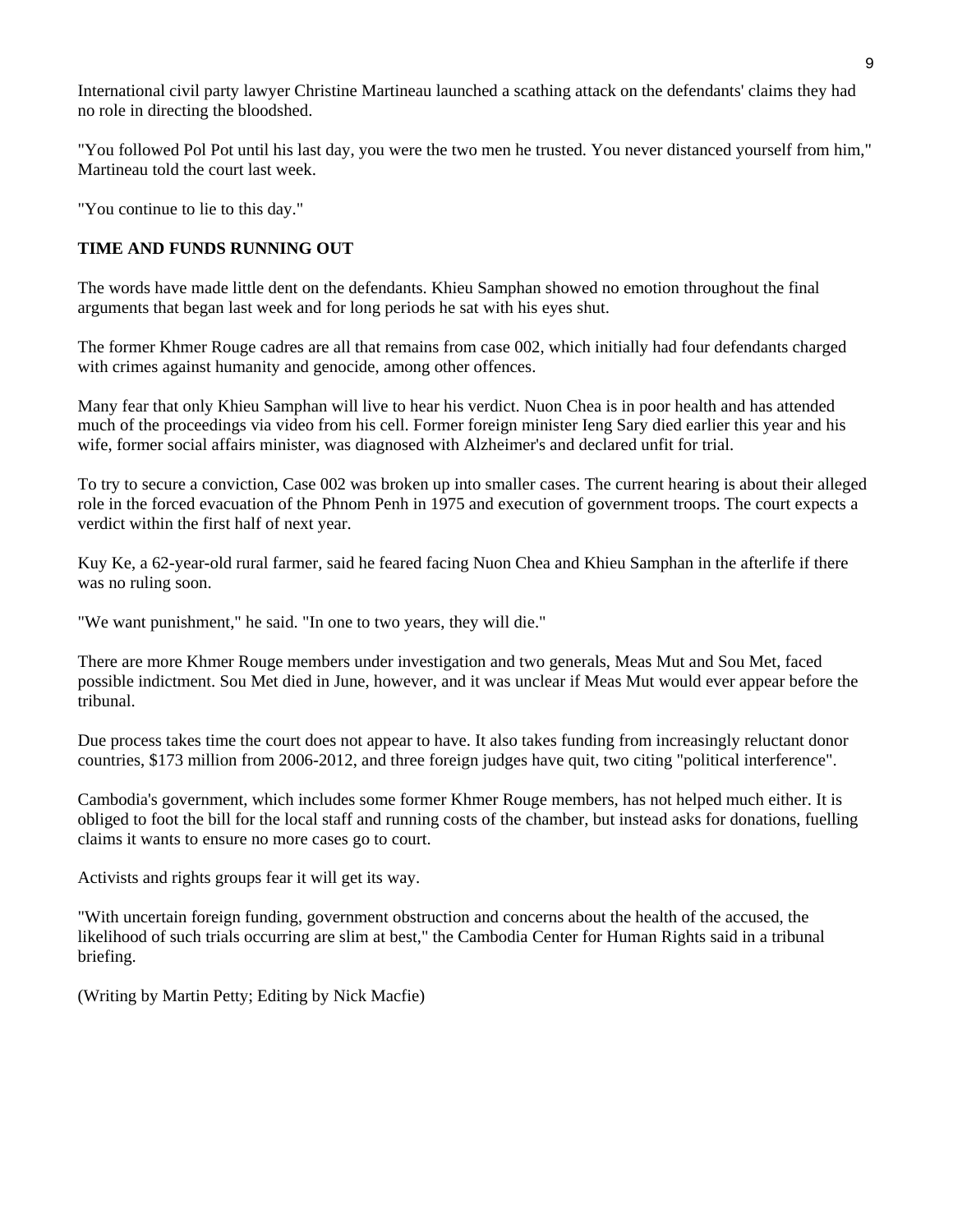### The Phnom Penh Post Friday, 25 October 2013

#### **Khieu Samphan defence makes its case**

Stuart White

The Khieu Samphan defence team let loose with both barrels as it began its closing statements today at the Khmer Rouge tribunal.

International co-lawyer Arthur Vercken blasted what he characterized as the prosecution's shoddily made case, as fellow international co-defender Anta Guisse took the prosecution to task on the issue of criminal intent – an element she asserted their allegations sorely lacked.

National defence attorney Kong Sam Onn closed the day defending the character of his client, a man he said "has been painted as a devil".



*Khieu Samphan listens as prosecutors make their case against him earlier this week at the Khmer Rouge tribunal. ECCC* 

Vercken's fiery opening, which earned him warnings from the bench for condemning other parties, accused the prosecution of "changing their case" with their evolving description of the defendants' alleged joint criminal enterprise, and slammed them for resorting to events that lay outside of the scope of the trial to make their case.

At one point, while questioning the quality of the prosecution's arguments, Vercken even wondered aloud whether the Office of the Co-Prosecutor was staffed by "backpackers from riverside who donned purple robes".

Guisse took a cooler-headed, though at times incredulous, approach to her dissection of Khieu Samphan's criminal intent – or, in her estimation, the lack thereof.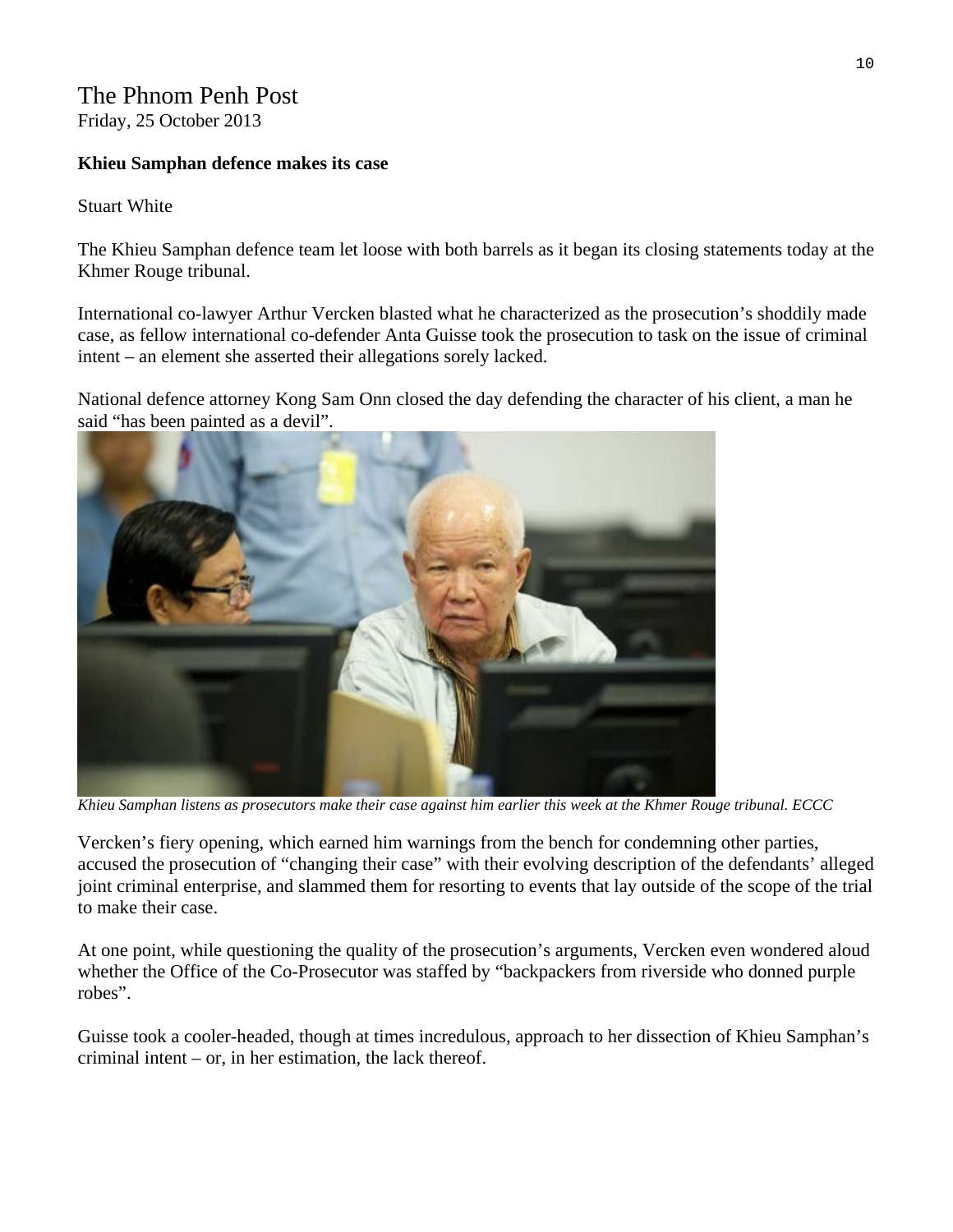The picture she painted of Cambodia just before the Khmer Rouge took power was one of starvation, economic depression and rampant destruction caused by widespread American bombing campaigns in the country's east. It was a country in need of drastic measures to ensure its own survival, she argued.

"Seventy-five per cent of the livestock had been destroyed by the war. People had to plough the fields on their own, people who were undernourished," she said, alluding to massive swaths of rice fields that were no long producing after the intense bombing. "That is the reality in Cambodia in 1975. Not the reality created by the Khmer Rouge, but the reality that existed when they took power."

"In the closing order, the investigators are not afraid to say that the food penury was caused by selfimposed conditions. Seriously? In these conditions, of course, the Khmer Rouge took the methods that seemed to them the most obvious, given the situation, in order to feed the population," Guisse continued. "And yes, indeed, emphasis had to be put on agriculture on the 80 per cent of land that was no longer harvested."

Even if the methods proved to be unsuccessful, she argued, the intent was never to punish urbanites and elites, as the prosecution has long maintained.

"When we focus on the intent, whether they were successful or not, the aim was not to punish the new people. The aim was not to punish the city dwellers," she said. "The aim at that time was to try to find a solution to the disastrous situation, the poisonous situation that they had inherited."

Guisse also took aim at what she characterized as the myth of the Communist Party of Kampuchea's monolithic leadership, saying that zone commanders enjoyed a huge amount of autonomy, and were not firmly under the control of the party's central leaders.

Sam Onn, for his part, closed the day with an examination of Samphan's character and personal background, noting that in the 1960s, the former National Assemblyman enjoyed a sterling personal reputation among the public, as evidenced by his nickname, "Mr Clean".

According to Sam Onn, Samphan had never hidden his communist leanings – beliefs he held in hopes of "find[ing] development and improvement for the livelihood of the people, and economic and social equality" – and even referenced a quote by Samphan himself defending his involvement in leftist politics.

"'It's true I was interested in communist doctrine. I studied communist doctrine,'" Sam Onn read. "'Today you make a joke of it, but at that time, communism was a doctrine that gave hope to millions of youths across the world.'"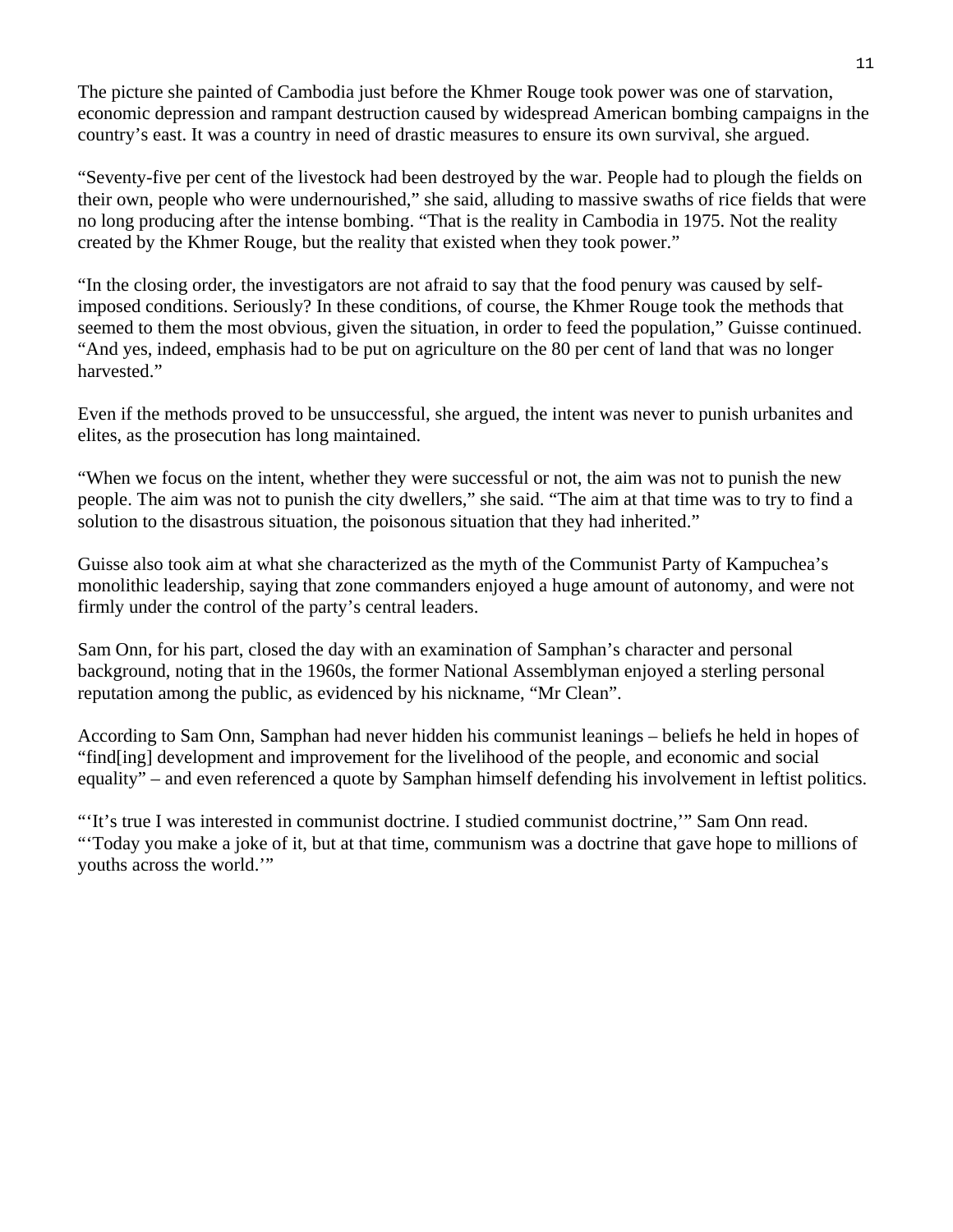AllAfrica.Com Friday, 25 October 2013

#### **Rwanda and the ICC - Playing Politics With Justice**

By Stephen A. Lamony

Analysis

Rwanda's stated position on the International Criminal Court (ICC) is highly critical. Rwandan Foreign Minister Louise Mushikiwabo called the ICC "a political court" and said that Rwanda has "never believed in its jurisdiction".

In 2008, President Kagame called the ICC a "fraudulent institution" that is "made for Africans and poor countries" who did not realize what they were signing up for when they ratified the Rome Statute. However, the clear-cut stance expressed in these statements seems to be blurred by Rwanda's recent decision to facilitate the transfer of indicted militia leader Bosco Ntaganda to The Hague in March of this year.

This is not to say that Rwanda's rhetoric has changed: during a Security Council debate on conflict prevention in Africa in April, Rwanda blocked the inclusion of any positive language for the work of the ICC in a presidential statement.

In May, President Kagame said that Rwanda "cannot support an ICC that condemns crimes committed by some and not others or imposes itself on democratic processes or the will of sovereign people". The apparent contradiction between Rwanda's words and actions can only begin to be understood by examining its relationship with the ICC within its political and historic context.

Rwanda has not always so loudly opposed the idea of a permanent international criminal court. During the Rome Conference that created the ICC, it explicitly supported the creation of such an institution, and even favored giving it some powers that the ICC does not possess, such as the authority to use the death penalty for the most heinous crimes.

Neither did it speak negatively of the International Criminal Tribunal for Rwanda (ICTR), but rather pointed out that an international criminal court "would not obviate the need for ad hoc tribunals, which should retain their jurisdictional competence and continue to receive support".

However, Rwanda chose not to sign the Rome Statute as it was finally negotiated, and has since become one of the ICC's harshest critics. It has also employed more negative language for the ICTR.

Former Justice Minister Tharcisse Karugarama said his country felt "betrayed" by the ICTR and current Justice Minister Johnston Busingye claimed that the ICTR had fallen short of its potential, while the community-based system of "gacaca courts" have been a big success.

In theory, Rwanda's official position can be summed up by saying that it supports international justice, but simply thinks it has not been done well. In an address given in Addis Ababa in May of this year, President Kagame said that an international justice system "needs to be free of political interference and uphold the principle of sovereign equality of states, an objective Rwanda believes the ICC has completely failed to accomplish".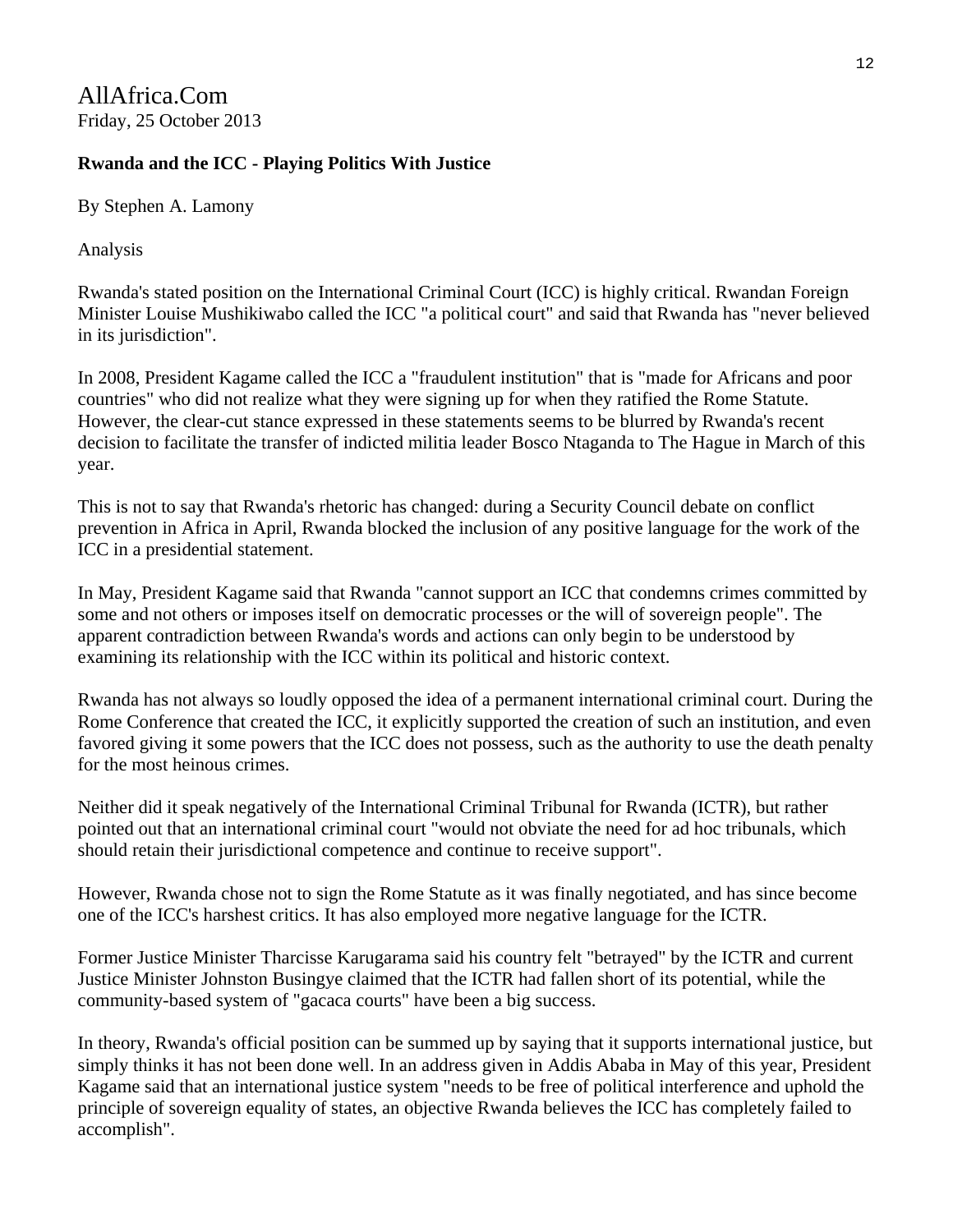Therefore, Rwanda claims to be an advocate for ending impunity but critical of the alleged political maneuvering behind the ICC.

In reality, however, Rwanda's own actions and relationship with the ICC are also very much motivated by political interests. Many have argued that the real reason Rwanda does not want to sign the Rome Statute is so its military commanders and political leaders cannot be held accountable to the ICC for their involvement in supporting rebel groups in neighboring Democratic Republic of the Congo (DRC).

These fears are not totally unfounded. In August 2012, opposition groups from Rwanda and the DRC asked the ICC to investigate Paul Kagame for alleged war crimes in eastern Congo.

However, up until recently, on a broader scale, Kagame has had a positive international image as the leader who got Rwanda back on its feet after the 1994 genocide, and has been regarded as a key Western ally in the region.

International opinion started to turn recently after the M23 rebel militia took control of Goma in eastern DRC and the United Nations published a report stating that Rwanda had created the group and commands it. Some of Rwanda's European donors cut back on their aid, and the US warned Rwanda against continued interference in the DRC.

In the following months, the M23 militia experienced severe fragmentation of its leadership: violence broke out between camps led by rivals Bosco Ntaganda and Sultani Makenga.

There were reports that Makenga was in negotiations with the Congolese government for a peace deal, and Rwanda allegedly pressured M23 officers to side with Makenga, seeing an opportunity to end a costly war by reintegrating him and his men into the regular army. After suffering a defeat at the hands of Makenga's men and feeling that his life was in danger, Ntaganda surrendered himself to the US embassy in Kigali.

Given its openly critical position towards the ICC, it came as a surprise when Rwanda agreed to facilitate Ntaganda's transfer to The Hague. Since then, however, many have questioned Rwanda's claim that it had no prior knowledge of Ntaganda's intentions to give himself up.

Rather, it has been argued that Rwanda - with the support of the US - in fact carefully orchestrated the surrender. A Rwandese newspaper claims that Ntaganda was coached on how he should defend himself at the Court, with strict instructions not to sell out Kagame but rather act as "Kagame's ambassador at the ICC".

Should these allegations be true, it is not difficult to imagine Rwanda's motivations. With international pressure rising, being seen as cooperating with the ICC to put a leader of the M23 militia on trial could be a way to defuse accusations of Rwanda's support for the group and portray Kagame as an advocate for justice.

By making a deal with Ntaganda and reassuring him that he will have all the support he needs to be exonerated of the charges, Ntaganda would be less likely to reveal the extent of Kagame's and Rwanda's involvement in the DRC. As a demonstration of cooperation, it could also be taken as a sign of good faith in order to reassure its foreign allies so that aid will return to previous levels.